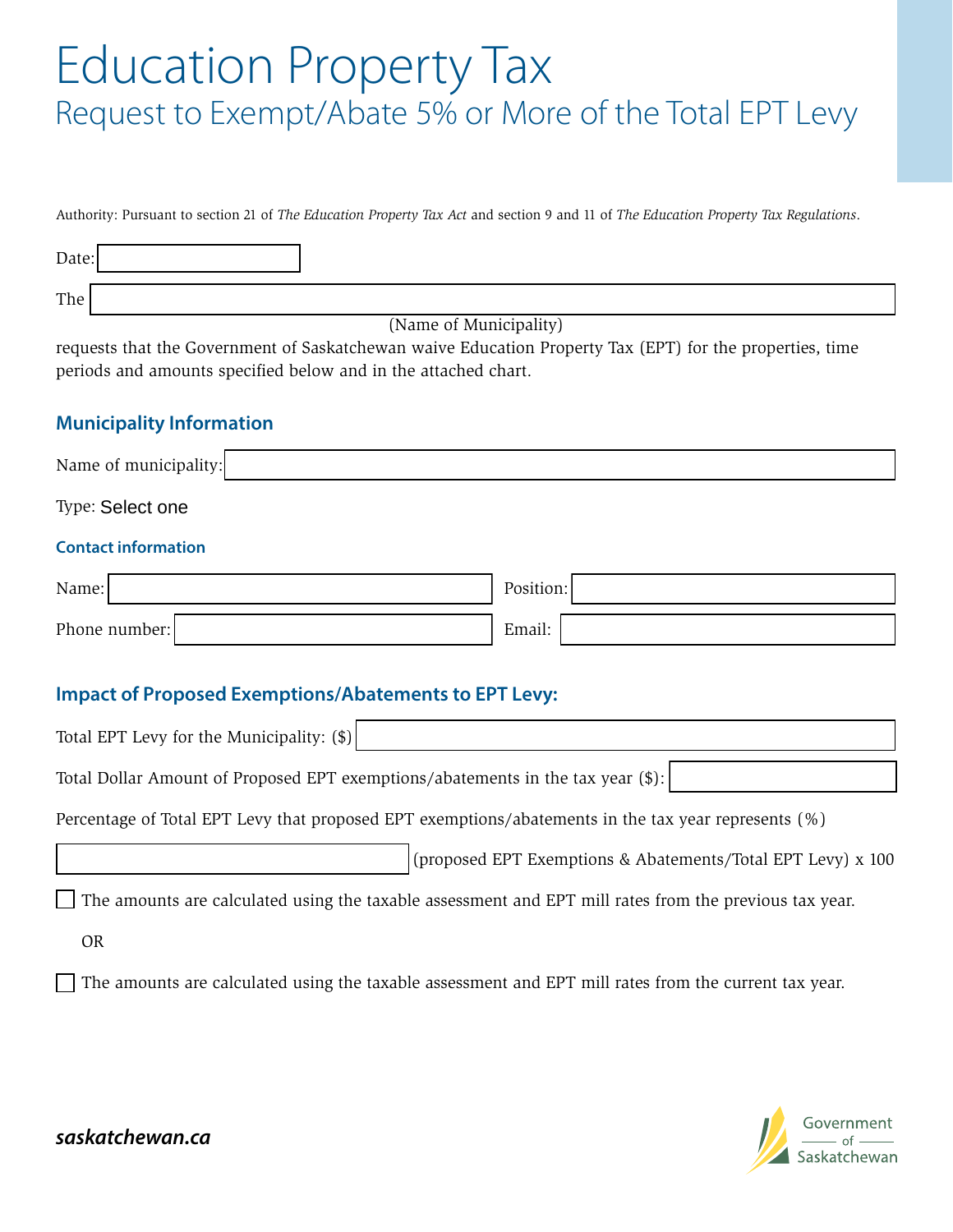| <b>Detailed Property Listing of Proposed Exemptions and Abatements</b> |                                     |                |                                                     |                                     |                   |                 |                          |                              |
|------------------------------------------------------------------------|-------------------------------------|----------------|-----------------------------------------------------|-------------------------------------|-------------------|-----------------|--------------------------|------------------------------|
| Name of<br>Property<br>Owner                                           | Legal<br>Description<br>of Property | <b>Taxable</b> | Amount of  <br>Assessment   EPT for the<br>Property | Proposed<br><b>Tax</b><br>Mechanism | <b>Start Date</b> | <b>End Date</b> | <b>Category</b>          | <b>Explanation/Rationale</b> |
|                                                                        |                                     |                |                                                     |                                     |                   |                 |                          |                              |
|                                                                        |                                     |                |                                                     |                                     |                   |                 |                          |                              |
|                                                                        |                                     |                |                                                     |                                     |                   |                 |                          |                              |
|                                                                        |                                     |                |                                                     |                                     |                   |                 |                          |                              |
|                                                                        |                                     |                |                                                     |                                     |                   |                 |                          |                              |
|                                                                        |                                     |                |                                                     |                                     |                   |                 |                          |                              |
|                                                                        |                                     |                |                                                     |                                     |                   |                 |                          |                              |
|                                                                        |                                     |                |                                                     |                                     |                   |                 |                          |                              |
|                                                                        |                                     |                |                                                     |                                     |                   |                 |                          |                              |
|                                                                        |                                     |                |                                                     |                                     |                   |                 | $\overline{\phantom{a}}$ |                              |

The amounts are calculated using the taxable assessment and EPT mill rates from the previous tax year.

OR

The amounts are calculated using the taxable assessment and EPT mill rates from the current tax year.